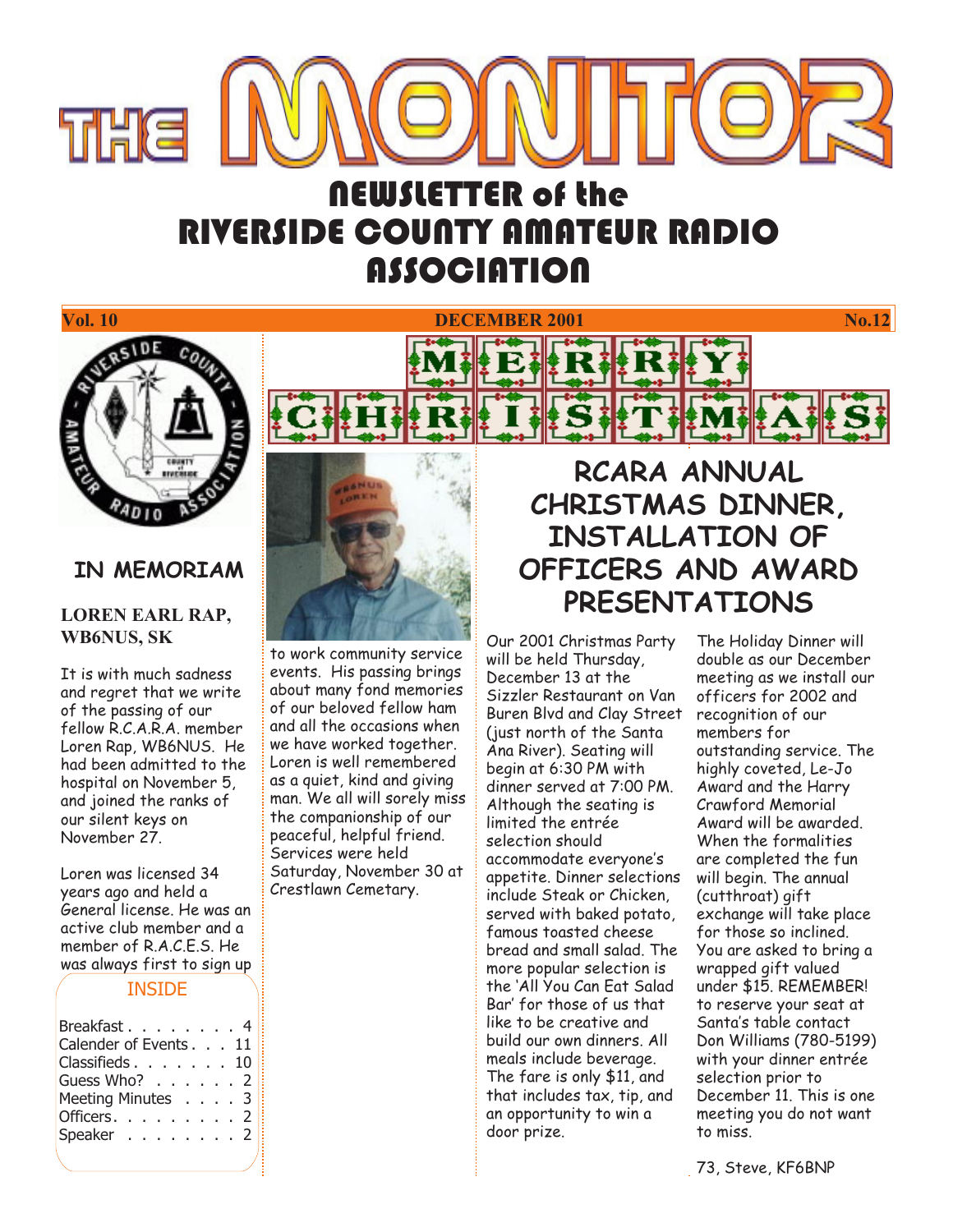The **MONITOR** is published monthly by the Riverside County Amateur Radio Association, P.O. Box 1412, Riverside, CA 92502-1412

The purpose of the **MONITOR** is to provide information and news about association activities. Material may be reproduced in whole or in part in any form, provided credit is given to the MONITOR and the RCARA. Subscriptions are included with membership to the RCARA.

All articles submitted for inclusion in the MONITOR must be received by the 25th of each month. Items should be sent directly to the editor by mail, modem/fax, packet via KC6ING @ W6TJ or KC6ING-1, or e-mail at: bmerrill@linkline.com.

Meetings are held on the second Thursday of each month from 7:30 to 9:00 p.m. at the La Sierra University Church, Riverside, CA 92501.

The repeater is 146.880 with a negative shift and a PL of 146.2. Packet BBS is

ARRL Affiliate Club, No. 1720

## **PRESIDENT'S MESSAGE**

As this year draws to a close, I have been reflecting on the many wonderful memories we have made together and how blessed we have been to be able to join together in this wonderful organization. We have had fun, and we have learned a lot and tested our skills in many ways. This has been a tumultuous year for our country and it is easy to see how necessary it is for us to keep our skills honed and available.

As this has been a difficult year for our country, so has it been, in many ways a year of personal trial. I have been so thankful for the way the board of directors and the membership have pulled together with such wonderful spirit. I have nothing but admiration for all and appreciate your help immensely.

Vice President Don Williams has been beside me all the way. We have had a wonderful year and the New Year promises to be even better.

Wishing you and yours a blessed Christmas and wonderful holiday season.

73, George Ashby, W6RPD

## **FOR SALE**

Former club member and past President cleaning house.

Kenwood TS-940S, has built in antenna tuner, voice annunciator, and sharp CW filter. \$999 Astron 35 Amp. power supply. \$99 Mirage 160 Watt 2 Meter amplifier \$75

Heathkit SB-200 linear amplifier \$250

D104 Microphone (lollypop) \$50 Kenwood Microphone \$35 Heathkit memory keyer, touch paddles. \$35 Contact Lois Goodine, WB6PL, 943-9255



## **SALVAGE ENGINEERING**

Well true to form, November was/is the biggest month of the year for Salvage Engineering. We gained \$74.15 from our cans

and bottles and John Salley, W0VHV, took some newspapers down and got \$6.00 for those which he donated, so for the month we almost broke our record for November. Our record is \$84.39 which was set , I think, 2 years ago. Well anyway we added a pretty good hunk to our treasury. I wish you all a Merry Christmas, a Happy New Year and may the Lord our God Bless you all.



2 Visit our web site @ http://WWW.W6TJ.ORG The MONITOR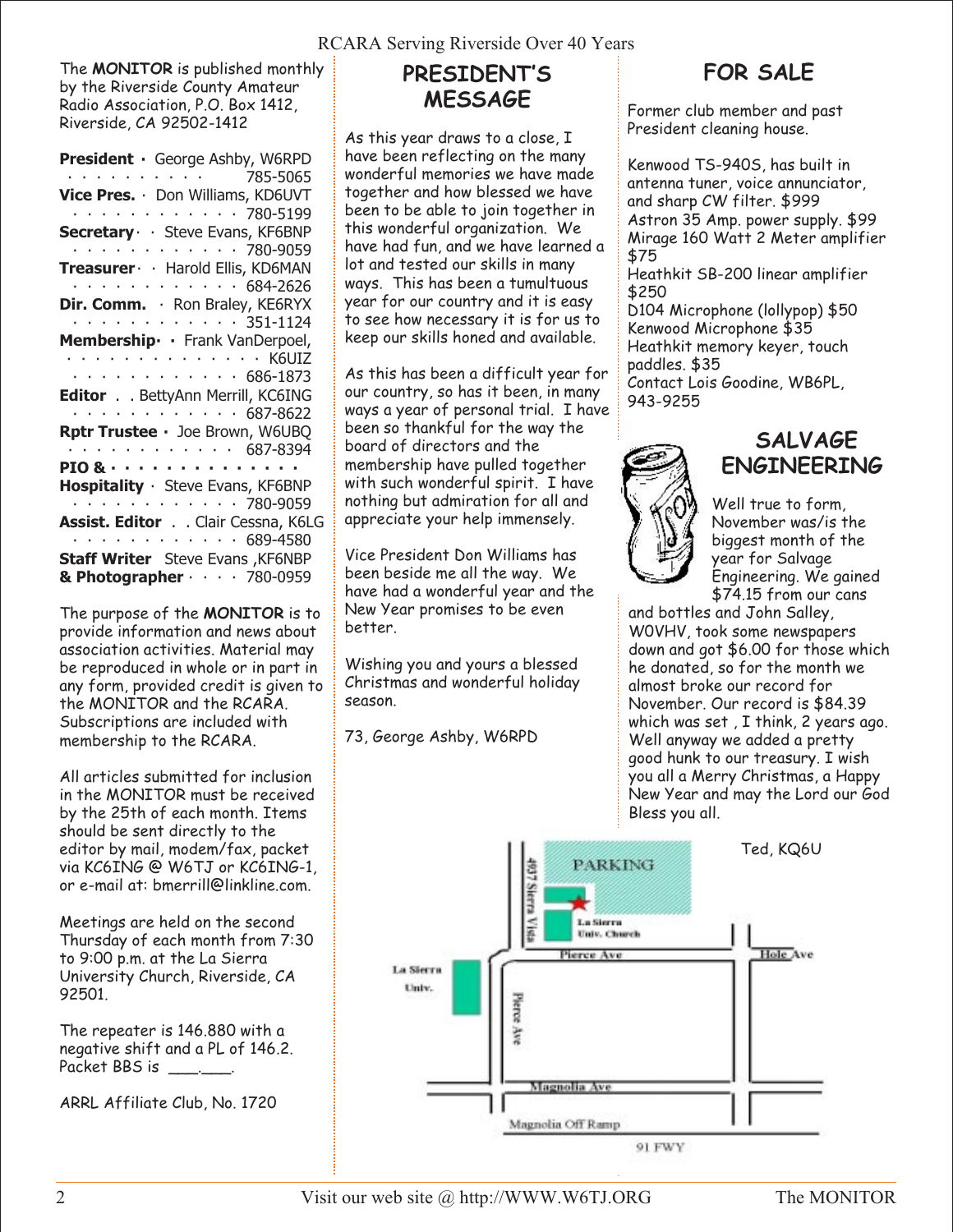## **MINUTES OF NOVEMBER MEETING**

### **November 8, 2001**

The November General Membership meeting was held at the La Sierra University Church. Vice President Don Williams called the meeting to order at 7:35 PM. Don Williams led the pledge of allegiance followed by self-introductions. There were 33 in attendance.

ANNOUNCEMENTS: Ron Braley, updated the membership on President George Ashby's convalescence. Steve Evans, announced the Riverside Area T-Hunt, to be held Saturday, November 10. Ron Braley, circulated a sign up list for the November 15, statewide hospital drill & Riverside S.E.T. Dean Chambers, provided a power point presentation of the upcoming Ramada Express Hotel and Casino International Rally, Dec 13-16. Volunteer amateur radio operators that provide communications for the event receive free accommodations at the Ramada Express Hotel at Laughlin NV. Interested parties should contact Dean Chambers.

Steve Evans reported that orders for club jackets are being taken, the cost is \$34 interested persons should contact Harold Ellis.

### **OLD BUSINESS: NONE**

### **NEW BUSINESS:**

Nominations for the 2002 Board of Directors were opened. Nominations from the floor: John Davidson was nominated for

Secretary and Chris Maness was nominated for Vice President. Nominations were closed. There were no contested offices. Dean Chambers KG6YS made a motion to unanimously accept the candidates as proposed. The motion carried. Election results: President, Don Williams, KD6UVT; Vice President, Chris Maness, KQ6UP; Secretary, John Davidson, KC6TFS; Treasurer, Harold Ellis, KD6MAN; Director of Communications, Ron Braley, KE6RYX, Monitor Editor, BettyAnn Merrill, KC6ING.

The membership voted and approved the expenditure up to \$400 to purchase (2) EZ Up instant shelters.

**PROGRAM:** Clair Cessna, K6LG, gave an update on Oscar 40, and shared his experience of conversation of a MMDS Satellite TV Dish and down converter for satellite amateur communication use. Don Williams, KDUVT, presented a show and tell of his amateur radio backpack for special events.

The meeting was adjourned at 8:55 PM.

IF I LEFT ENGINEERING AND

BECAME A MANAGER WOULD

I BE AS SEXY AS I AM

NOW, LIZ?



BORED MEETING

## **MINUTES OF THE BOARD MEETING**

### **November 15, 2001**

The November board meeting was called to order by Vice President Don Williams, KD6UVT at 7:20 PM. The meeting was held at the Riverside County Administration Building EOC conference room. Present were Don Williams, KD6UVT, Rob Braley, KE6RYX; Harold Ellis, KD6MAN; Frank VanDerpoel, K6UIZ; BettyAnn Merrill, KC6ING, Steve Evans, KF6BNP and Chris Maness, KQ6UP.

**OLD BUSINESS:** Don Williams, announced he plans to meet with Joe Brown and Ted Hudson, to brainstorm ideas for the repair of the club generator.

> I THINK IT WOULD DECREASE YOUR SEX APPEAL BY 17%. BUT THAT'S JUST A PLANNING NUMBER.



.<br>Dy expright (d) 1995 by United Feature Syndicate, Distribution via GNN<br>by expressipermission of United Feature Syndicate; redistribution is prohibited.

The location for the Christmas Party, will be the Sizzler Restaurant, at Van Buren and Clay Sts. The date will be Thur. December 13. Check in at 6:30 PM and dinner at 7:00. Harold Ellis reported that (2)  $10' \times 10'$  E-Z Up instant shelters were purchased at a reduced price of \$150 each.

**NEW BUSINESS:** Ron Braley gave a report on the Hospital Drill held November 15, 2001. Don Williams, announced that S.A.T.E.R.N. will hold a one day seminar in San Bernardino on Jan. 27. Chris Maness, reported that the club packet bulletin board is operation on 145.050.

The meeting was adjourned at 8:15 PM

Respectfully submitted by Steve Evans, KF6BNP, **Secretary** 



LCOM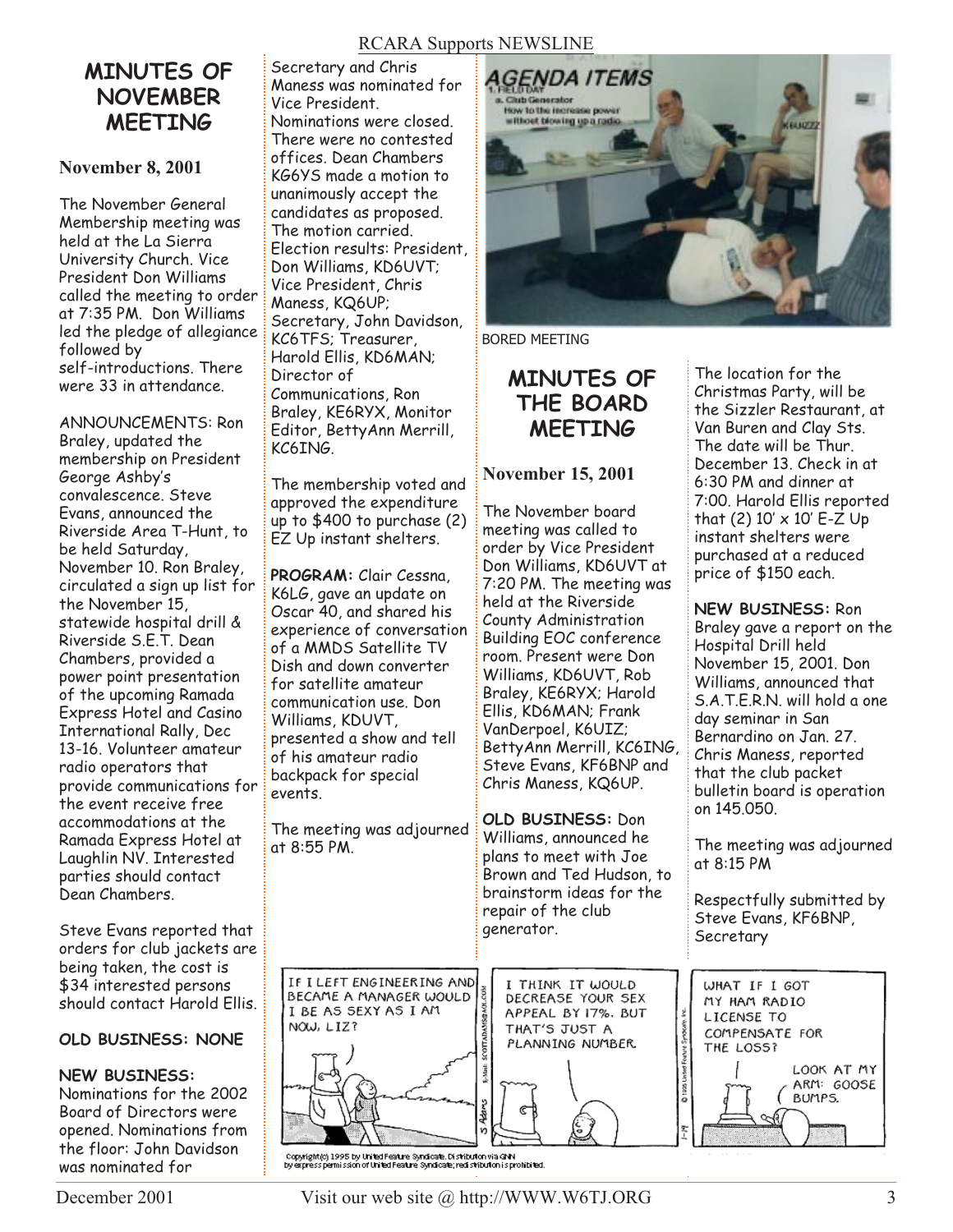

# **QST QST QST**

## **KA6ABL BREAKFAST REPORT**

### **an RCARA monthly event**

Last months breakfast was held on Saturday, November 17th at 0800 Hrs. local time. Club members, visiting AM's and guests in attendance were: Bill (W6KPA) and Dorothy (K5JWU), Cliff (W6NSN), La Vaun and Bertha, Al (N6UHF) and Eunice (KG6ARQ), Tom (KD6UZD) and Bonnie (KD6UVP), Tony (KE6RUT) and Vivian (KF6GZK), Paul (WA6DDL) and Bill (N6WMH).

A hearty "thank you" to the folks at Bakers Square, especially to our waiter, Dave. Nice to see you back this month , Dave! Our thanks for doing so much to keep our breakfast bunch gathering such a success once again this month!

I was glad to see everyone in attendance this month. Vivian I want to wish all a very HAPPY THANKSGIVING and we'll see you again next month!!

Friendships rekindled, comradery and remembrances of those that came before us is what this breakfast is all about. Join us each month, or when you can, and share a part of your life, family and memories with us.

We look forward to seeing each of you at the next breakfast gathering of the "BREAKFAST BUNCH" on Saturday, December 15th at 0800 Hrs. LT!

So, mark your calenders;

NEXT BREAKFAST: Saturday, December 15th. TIME: 8 - 10 AM PLACE: Bakers Square Restaurants 3650 Tyler Ave. Riverside, CA PHONE: (909) 689-2160 DIRECTIONS: 91 FWY to Tyler Ave.. Turn north to the HOME BASE shopping center (across the street from the GALLERIA. Enter the Home Base parking lot and immediately turn left toward the Bakers Square Restaurant.

Look for us on the W6TJ Repeater 146.880 MHz, -600KHz (OS), 146.2 (PL)

-73- Tony (KE6RUT) and Vivian (KF6GZK)

### **THE NIGHT BEFORE CHRISTMAS IN THE RCARA**

Twas the night before Christmas and throughout the shacks,

The operators were dreaming of stuff in their packs. The stockings were hung on their ham rigs with care, in hopes that a new Tri-bander soon would be there.

Don Williams was nestled all snug in his bed, with visions of radio swapmeets ahead. Mamma in her kerchief and Ted in his cap had just finished the net with his check-ins down pat.

When from the repeater there arose so much static, Ron thought that the culprit must be in the attic. So quick to the county building he went, raced up all the stairs,-could the antennas be bent?

The moon on the crest of Keller Peak gave a show, illuminating Rich and John far below—- Triangulating beams and searching for jammers, They'd found old St. Nick at work with a hammer.

His radio signal was weak at the best, unable to transmit, he had no time for rest. The reindeers sharp hooves had trampled his co-ax, A repair guy was needed—a rush to the max!

The hammer Rich took, then a call made to Mike. who rushed a new co-ax to them on his bike. Rich fixed Santas transmitter better than new then off to their job, Santas coursers they flew.

Santa circled the C.A.C. and he waved at Ron and Lorene checking antennas with Dave. They couldn't believe the sight that they'd seen, but checking the radios, found the sound clean.

No static, no squelches, no untoward chirps. not even the sound of those "whispering jerks." Only Tony and Vivian discussing the net, as their fire was glowing and candles were set.

Now Yaesu, now Kenwood, now Ten-tec, now Icom, On Comet, on Cushcraft, on Azden and Dentron. To the top of the tower, to the end of the beam, dot-dash and away, the signals sooooo clean.

As Monitor stories that BettyAnn edits before her correction are doomed to the pits, So Rich fixed our Santa and airwaves as well, cause before all his effort, they sounded like  $(- - -)$ 

Now the shacks are all quiet, the hams all tucked in. St. Nick and his reindeer have finished their spin. And we wish a good Christmas and a great New Year too….

As the radio whispers,……"W6TJ Repeater" to you.

by Melva Evans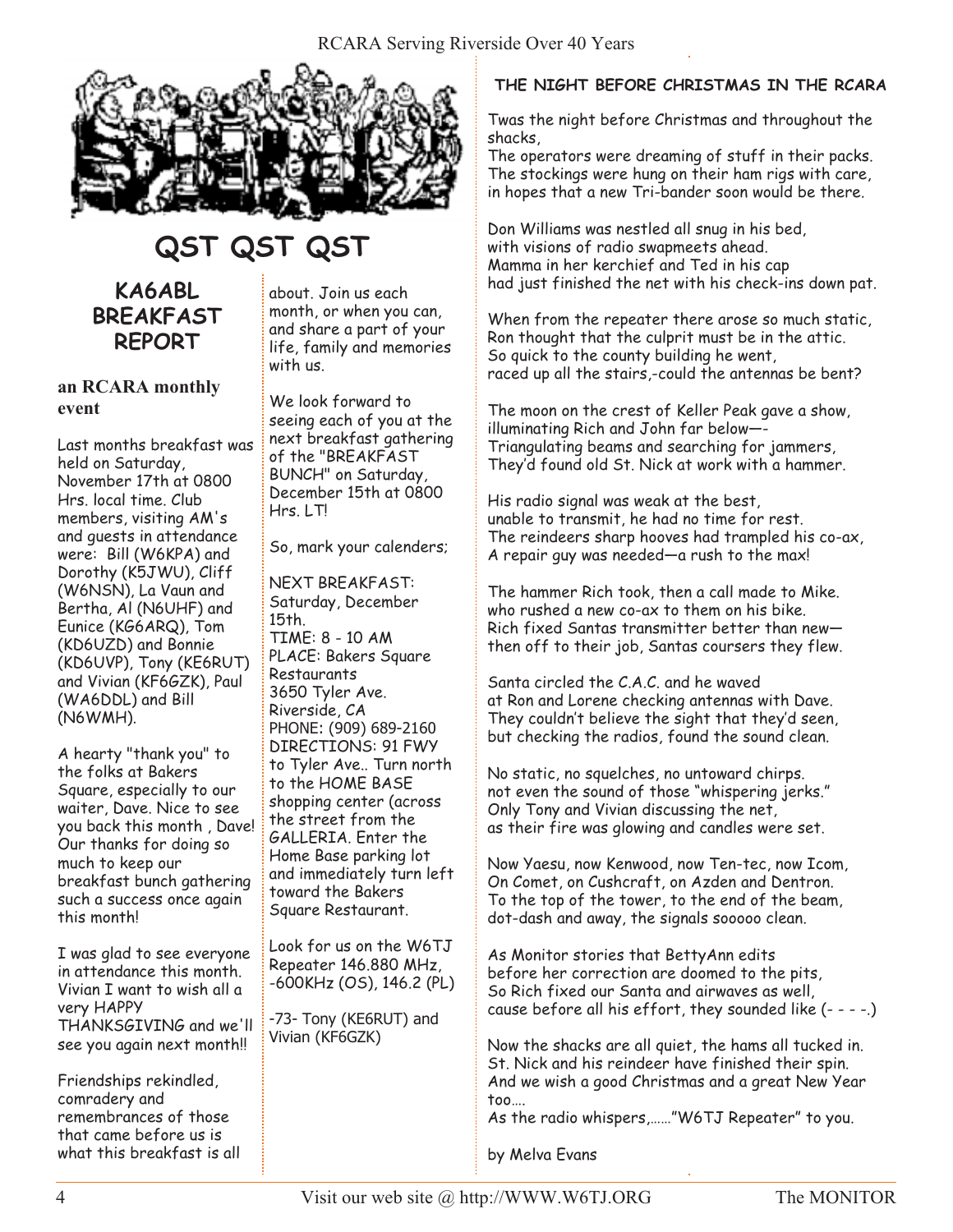### RCARA Supports NEWSLINE

# **THE NOVEMBER T-HUNT CHALLANGE**

Early Saturday evening, as the sun began its descent in the West, some of our most accomplished T-hunters assembled in the parking lot of the Riverside Airport and prepared to give chase to the 'elusive beep'.

The whistle blew at 1700 hrs. and a weak but steady signal was discerned. The four teams scrambled out of the parking lot each heading in a different direction as they hit the road in pursuit of the hidden 'T'. Each team was sure their bearings were correct and that they would find it quickly. While one team head into Rubidoux, another headed southeast and the others transversed between downtown and Highgrove.

The 'masked hider' was sitting atop a rock in his Thunderbird watching the sunset fade to darkness in his randomly selected location on the northeast edge of Sycamore Canyon Wilderness Park. He was aware of the challenge he had presented to the hunters.

After one hour and 15 minutes of dedicated hunting the teams began to feel they were chasing their tails. The signal became stronger then faded appearing to come from different directions. The determined hunters soon realized that they had become the victims of the phenomenon known as 'Signal Bounce' instigated by the 'masked hider' by his strategic placement of the hidden transmitter (a.k.a. the elusive beep).

At 1915 hrs. John Panter, KD6CQR was first to find the 'T'. Rich Harwick, AB4AW and Ron Braley, KE6RYX, came in second at 1920 hrs., Third place went to Ed Dickman, KF6MVB and Phill Locke, KE6LQO at 1930 hrs. And fourth place went to John Davidson, KC6TFS at 1935 hrs.

The next hunt will be held on Saturday, December 8, beginning at 1700 hrs. The start point is the Riverside Airport, main parking lot. Hope to see you there. $\odot$ 

*73, Steve, KF6BNP* (the masked hider)



# **HOSPITAL DRILL**

On November 15, 2001, many of our members participated in the annual state mandated hospital drill. Amateur radio operators taking part were, Gary, K6JAJ; Larry, KE6HCU; Bob, W6LKN; Mike, KG6BJG; Art, AC6GT, Dick, KB6RKI; David, KF6BNL; John, KC6TFS; Clair, AA1JH; Jim AA1LV; Art, KQ6HF; Roger, WT6WWT; Jim N6ZIA; George, W6RPD; Ron, KE6RYX; Van, AA6SD; John, W0VHV; Ted, KQ6U. Additional check ins included Bonnie, KD6UVP; Tom KD6UZD; Bill, KN6JV; Joe, W6UBQ; Robert, N6CEU; Steve, KF6BNP and Dick, KM6MH.



## **MARCONI DAY**

Mon, 26 Nov 2001 23:25:37 EST

I'm telling

On December 12, Riverside's Hunter Park will be home to the Marconi Day, 100 year celebration of the first transatlantic wireless radio transmission. According to Mark Conway, K6GUK, the station should be up and operational by 8 AM and they hope to operate most of the day. Members of the RF Group, would like to see a big turn out of club members in support of this public event. The park is located at Iowa Ave and Columbia Ave. Who knows perhaps they might be able make that same transatlantic journey.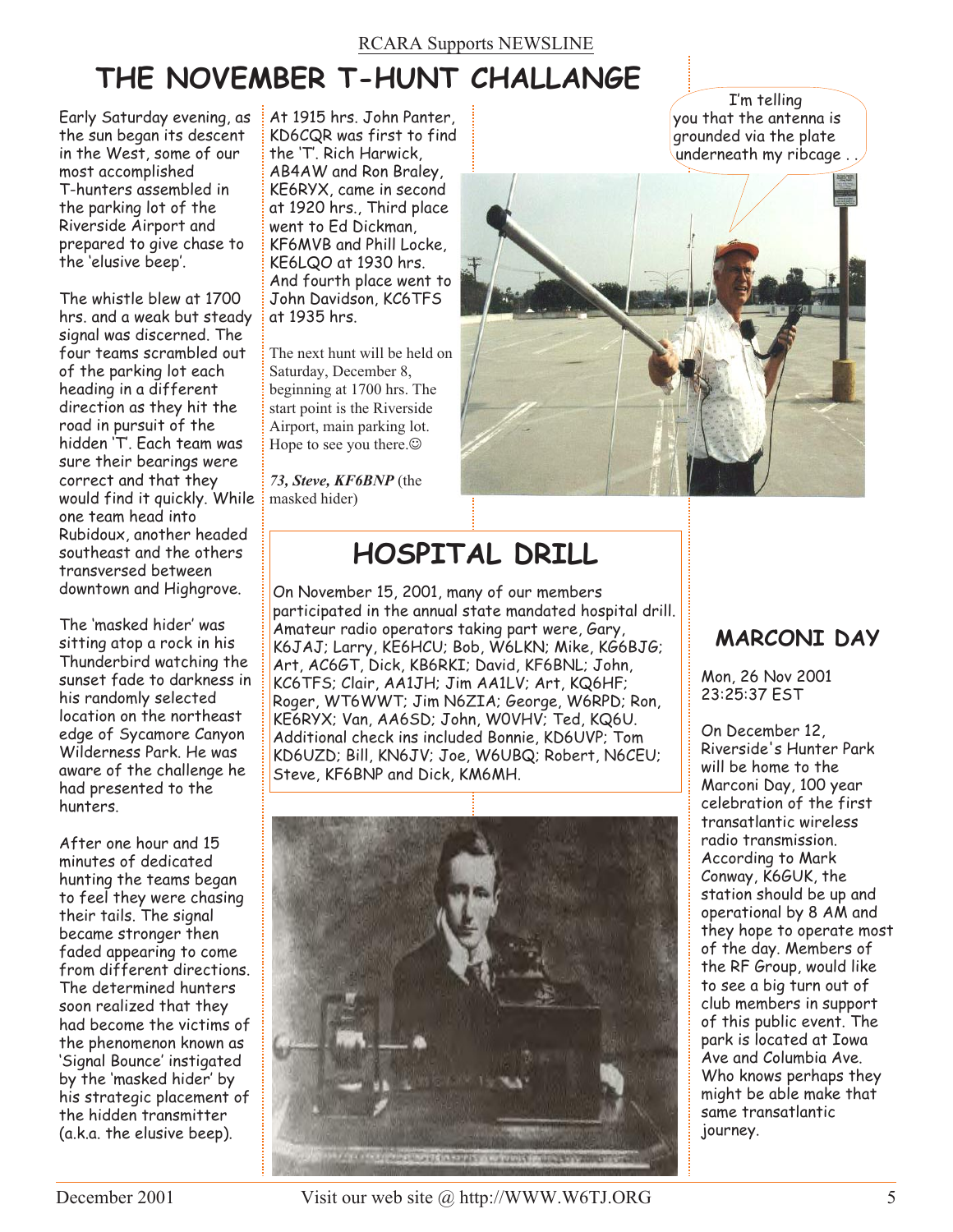## **IN THE REARVIEW MIRROR**

The suspense to see whom the November mystery guest speaker was well worth the wait. In fact it was two of our finest, Clair Cessna, K6LG and Don Williams, KD6UVT.

Clair started off the evening by sharing his trial and tribulations of modifying a MMDS satellite TV/wireless cable down converter to amateur radio satellite frequencies. His homebrew project sparked renewed interest in satellite communications. Clair acknowledged Dave Lerew and Arlo Myers for their technical assistance with the project.

Don Williams, generated equal interest in his presentation on emergency preparedness communications. His three page handout listed suggested support equipment, and provided a model for items necessary for half and full day events as well as field day activities and extended day communication events.



RCARA Serving Riverside Over 40 Years







Frank explains to Dave that Radio Shack might have a coversion kit for the downcoverter and Chris is thinking how the antenna dish could double for a barbecue grill.

## **TOM WHELCHEL 'DELIVERS' BABY TO SAILOR AT SEA**

Tom Whelchel, WA6TLL, was recognized in the November issue of QST for his efforts of providing a phone patch for US sailor as wife delivers baby. On August 12, members of the Maritime Mobile Service Net, with the cooperation of the Pacific Seafarers Net provided what started out to be a routine phone patch for a California woman with her husband aboard a US Navy Destroyer, in the North Atlantic. During the conversation the wife went into labor. Tom Whelchel stayed on top of the unfolding news event and made contact with the hospital. Thanks to Tom's labor of love for amateur radio the father was able to hear the baby cry and talked to is wife within 5 minutes of the delivery.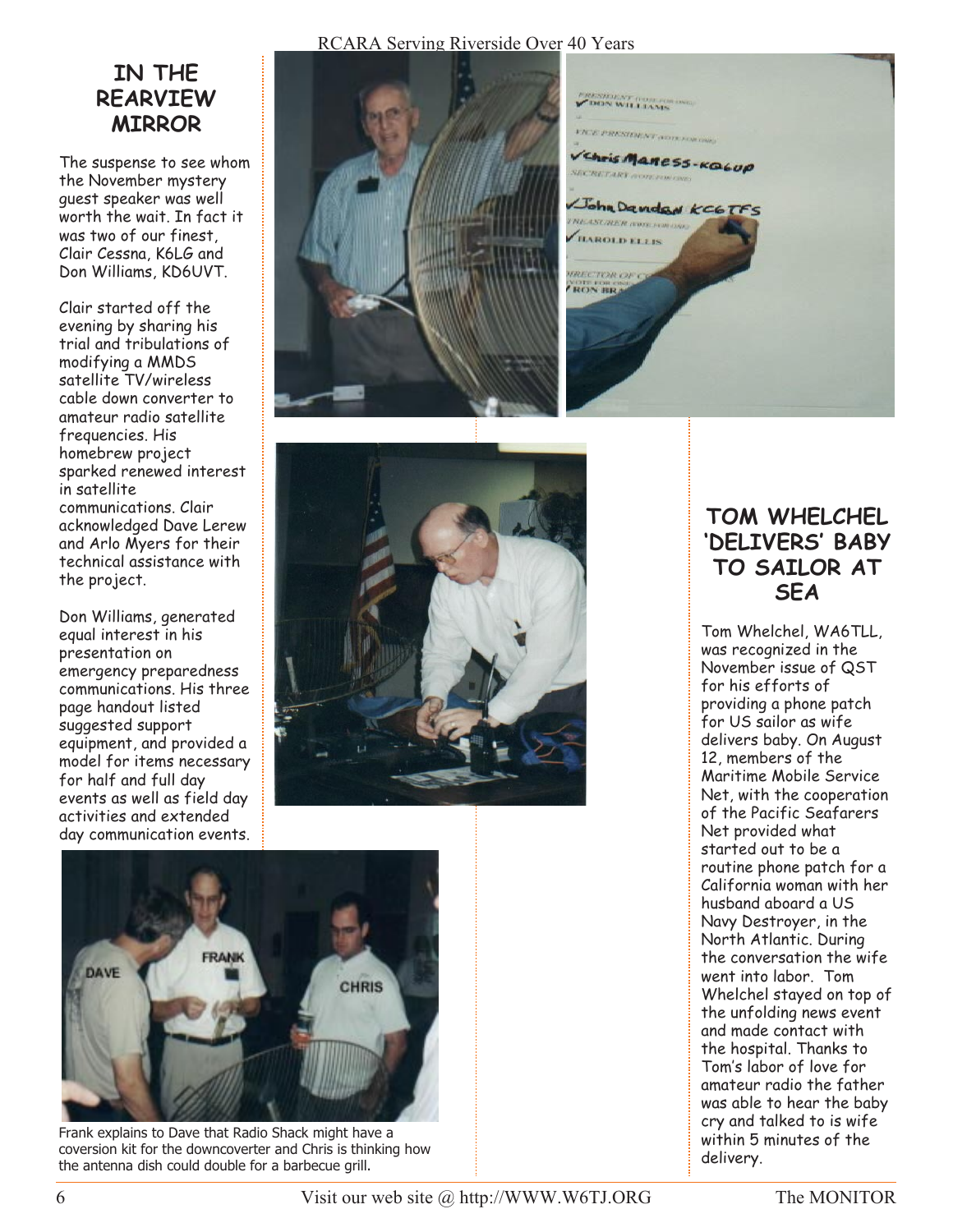### RCARA Supports NEWSLINE

#### **WC9C AL Pimento, IN EM69 MMSSTV Ver 1.05**



K6LG holding 2.4 GHz downconverter and antenna elevation adjustment string.

## **SSTV on AO-40**

Sun, 18 Nov 2001 19:29:58 -0800

As most of you know, I got on A0-40 on November 5. Have worked mostly CW it is easier to copy in noise than SSB. I have made several fairly good contacts on SSB, however.

I worked my first SSTV on A0-40 tonight! I used "acoustical coupling," (speaker to mike) for both sending and receiving. ( :

See below my pictures received by WC9C. The distance from my antenna to A0-40 was 45000 km on this contact.

I will be trying Hellschrieber (already heard on A0-10), and MFSK soon.

I've made 22 contacts so far, including Japan, Germany, Italy, Portugal, and England.

Gear:

Uplink: 435 MHz. FT-780-R to Mirage D1010

at up to 50W Antenna KLM X yagi... 2X9 elements, C P

Downlink: Art's FT-847, or my IC-211. Antenna 1 M BBQ grill dish, modified Cal Amp 31732 down converter, 2400 MHz to 145 MHz. Dish and converter are used commercial MMDS wireless cable TV items.

Tracking: Instantrack

73 Clair, K6LG

An updated version of the PREDICT satellite tracking/orbital prediction program has been released. The updated version adds no new features, but corrects some errors that have caused instability under certain conditions in the past. The program's documentation has also been updated, and new versions in PDF and HTML have been added.

PREDICT is free software. The latest DOS version may be downloaded from <







ftp://ftp.amsat.org/amsat /software/PC/tracking/pr edict2.zip >. A new Linux version is currently being prepared for release shortly.

Further information on PREDICT software is available at http://www.qsl.net/kd2bd/ predict.html >. -John, KD2BD

December 2001 Visit our web site @ http://WWW.W6TJ.ORG 7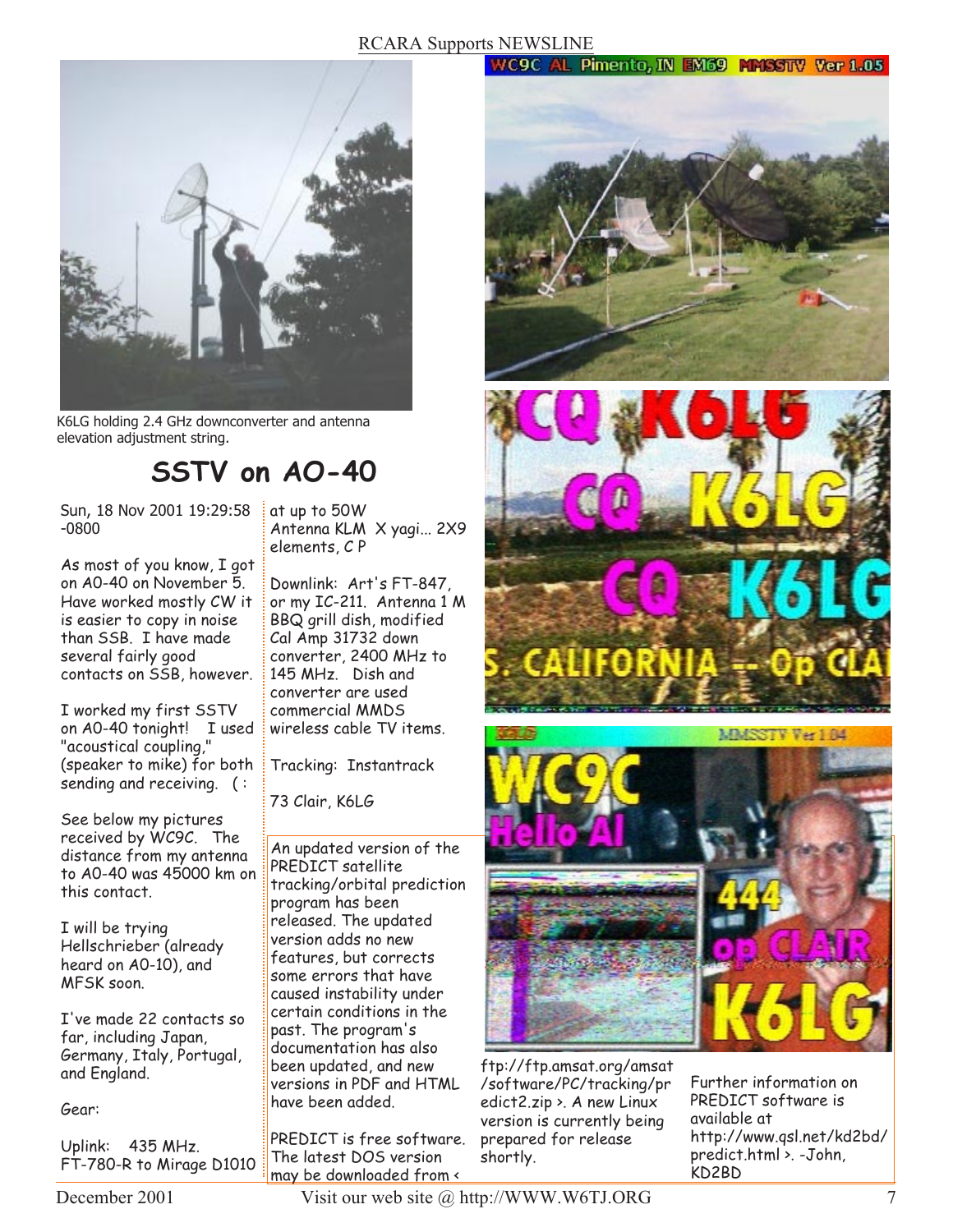### RCARA Serving Riverside Over 40 Years



K6LG with his 1/3 scale models of A0-10 (top), and A0-40 (bottom.)

## **Happy Birthday AO-40 !**

Just one year ago, the P3D satellite, was lofted into orbit by an Arianne 5 rocket, from the ESA spaceport in French Guiana. Shortly after the textbook perfect launch, the 90 X 27 inch, hexagon shaped box, the largest and most complex ham radio satellite ever made, was dubbed "AO-40."

Chris, KQ6UP, has said that 2M beacon signal was so strong that he could hear it on his mobile! Ham satellite enthusiasts were ecstatic!

In December, the onboard rocket motor was fired to achieve the desired final orbit for the "bird".....the rocket motor ran longer than programed. In the process of doing a second burn, a human error, caused an explosion on board, and the 2M beacon went dead. Later it was found that the sun was shining into the bird through a hole in it's side....and the much of the electronic gear and

antennas, had been severely damaged.

In May, the transponders were activated, and, at long last, hams around the world were able to communicate through AO-40, uplinking on U-band (435 MHz.) or L-band (1200 MHz or 1.2 GHz)....and downlinking on S-band (2400 MHz or 2.4 GHz.)

Eventually, the S-band transmitter (2400 MHz or 2.4GHz) would be the only one functioning . A second S-band transmitter (connected to a high gain antenna) was also functioning for a brief period before it also failed. Recently, the 25GHz transmitter was also activated.

(Currently the only downlinks are on 2.4 and 25 GHz.). Most of the receivers, computers, and cameras on the bird are still working.

At this time, a decision is pending, on whether to switch over from spin stabilization, to reaction wheel stabilization, which would keep the antennas pointing at the earth. It is also uncertain if the solar panels, which fold out like wings, will be deployed, since the structural damage might make them "hang up."

Hopefully, AO-40 will continue to work for many years. AO-40's older sister, A0-10 , is now 15 years old , and still works well, when it's antennas are aimed toward earth.

de K6LG

## **FAQ's about AO-40**

**Q. How long does it take to orbit the earth, and how high does it go?**

A. Orbital time is 19 hours, at perigee it is 1200 km, and at apogee 60,000 km.

#### **Q. How how many hours a day is it useable for communication?**

A. Although there are certain times the beacon and transponder is off during an orbit, the useable time ranges from up to about 8 to 15 hours

#### **Q. What modes are used?**

A. Modes used are SSB, CW, SSTV and digital modes. FM is NOT permitted.

#### **Q. Is it necessary to use an azmuth/elevation type rotator for the antennas?**

A. No, the apparent motion of A0-40 is so slow that even with narrow beam width antennas, it is unnecessary to reposition the antenna more than once per hour. A manually operated antenna system, even on a camera tripod mount, will work fine.

#### **Q. Where can I get more information on setting up to operate on AO-40?**

A. Good sources are: QST, September 2001, pp. 38-41; QST, July 2001, p. 42.

Internet sources: search for AMSAT-NA. You will find links on that site to AMSAT-UK and AMSAT-DL, which give considerably more information and details.

#### **Q. What is the latest on the new satellite AMSAT is now planning?**

A. The new satellite being designed, will be a downsized, simpler bird, with no propulsion system, and will be spin stablized. It will have much the same communications capacity that A0-40 would have had before the internal explosion damaged it.

de K6LG

## **RCARA A0-40 Group**

The following RCARAns are involved in setting up gear for working AO-40.

For information contact Dave, WB6OVZ; Frank, K6UIZ; Clair, K6LG or Chuck, W6WUG.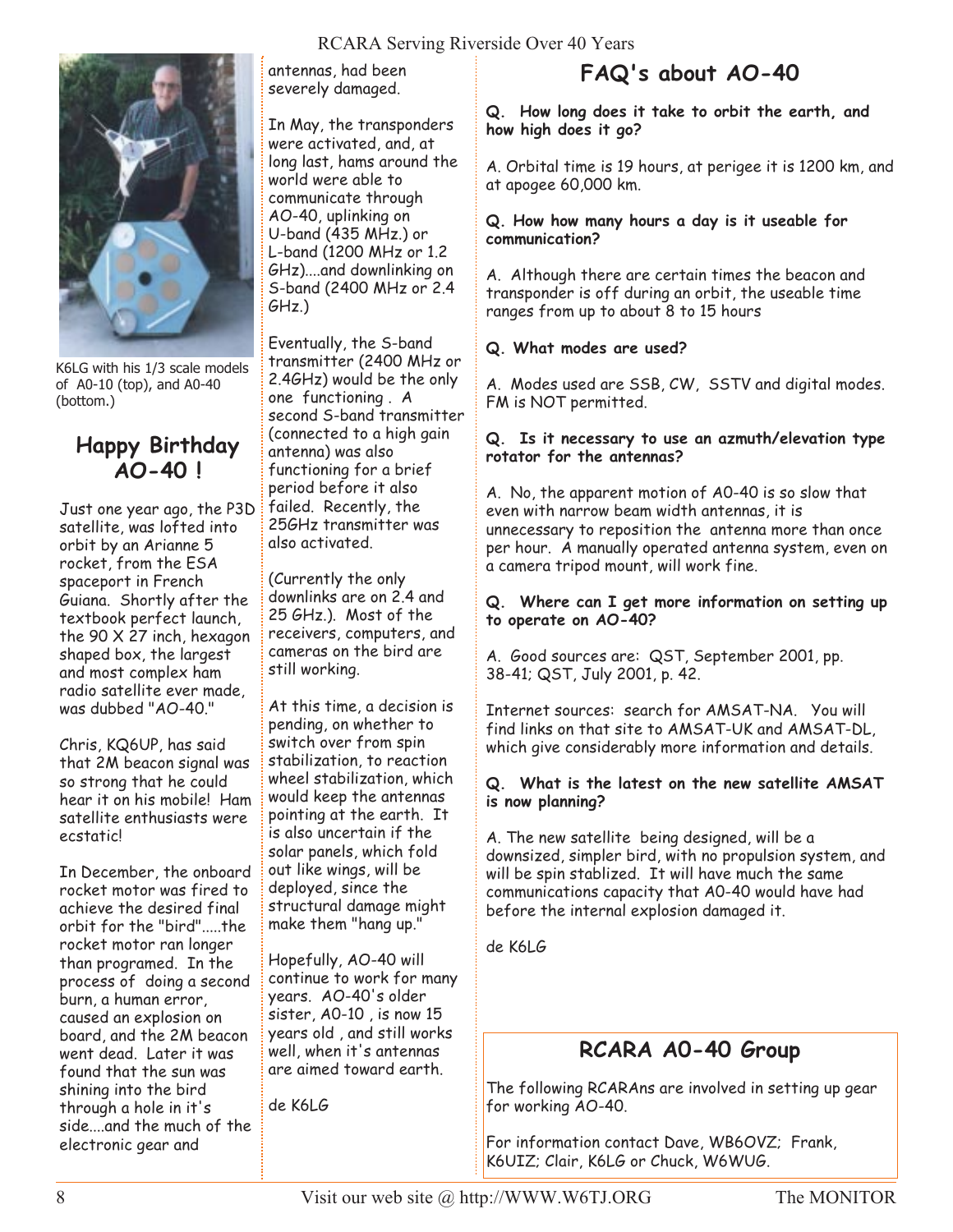| <b>RCARA Supports NEWSLINE</b>                                                                                                                             |                                                                                                                                                                                |                                                                                                                                                                                                            |                                                  |  |  |  |  |  |
|------------------------------------------------------------------------------------------------------------------------------------------------------------|--------------------------------------------------------------------------------------------------------------------------------------------------------------------------------|------------------------------------------------------------------------------------------------------------------------------------------------------------------------------------------------------------|--------------------------------------------------|--|--|--|--|--|
|                                                                                                                                                            | <b>RCARA INCOME &amp; EXPENSE</b>                                                                                                                                              | S.A.T.E.R.N                                                                                                                                                                                                |                                                  |  |  |  |  |  |
| July 1, 2001 – Sept 30, 2001                                                                                                                               | The Salvation Army Team<br><b>Emergency Radio Network</b>                                                                                                                      |                                                                                                                                                                                                            |                                                  |  |  |  |  |  |
| <b>INCOME</b>                                                                                                                                              |                                                                                                                                                                                | (S.A.T.E.R.N.) will hold an<br>information seminar,                                                                                                                                                        |                                                  |  |  |  |  |  |
| <b>DUES</b><br>CANS<br><b>ADVERTISING</b><br>NEWSLINE<br><b>TOTAL</b>                                                                                      | \$65.00<br>\$73.31<br>\$35.00<br>\$5.00<br>\$178.31                                                                                                                            | Saturday, January 26, 2002,<br>$8:30$ AM $-2$ PM. The agenda<br>will include Welcome and<br>Introduction to SATERN at 9<br>AM, followed by an<br>informative talk about<br><b>SATERN</b> and the Salvation | <b>B1</b><br>To Our<br>Decemb<br>To Add          |  |  |  |  |  |
| <b>EXPENSES</b>                                                                                                                                            |                                                                                                                                                                                | Army at Ground Zero;<br>Spacecraft Communications;                                                                                                                                                         | On You                                           |  |  |  |  |  |
| FIELD DAY<br><b>MONITOR</b><br>MONITOR STAMPS<br><b>TOTAL</b>                                                                                              | \$60.42<br>\$188.94<br>\$170.00<br>\$419.36                                                                                                                                    | and Everything You Wanted<br>to Know About Repeaters.<br>Lunch will be provided. The<br>seminar will be held at the<br>Salvation Army, San                                                                 | 5<br>F<br>Ŋ<br>9<br>F<br>E<br>E<br>13<br>14<br>C |  |  |  |  |  |
| <b>CHECKBOOK RECONCILIATION</b>                                                                                                                            |                                                                                                                                                                                | Bernardino Corps, located at<br>746 w. 5 <sup>th</sup> St., San Bernardino.                                                                                                                                | 17<br>٦<br>23<br>C                               |  |  |  |  |  |
| <b>BEGINNING BALANCE</b><br><b>DEPOSITS</b><br><b>TOTAL</b><br>WITHDRAWALS<br>BALANCE JUNE 30, 2001                                                        | \$3,532.41<br>178.31<br>\$.<br>\$3,710.72<br>419.36<br>\$3,291.36                                                                                                              | Talk-in frequency $- 144.300$<br>Mhz Simplex. For reservations<br>contact Tony Stephan,<br>KE6JZF (909) 628-2843.<br>Additional information can be<br>obtained at www.satern.net                           | 27<br>ŀ<br>ŀ<br>30<br>F<br>E<br>F                |  |  |  |  |  |
| <b>SAVINGS ACCT</b>                                                                                                                                        |                                                                                                                                                                                |                                                                                                                                                                                                            | If at f<br><b>SUCCEE</b>                         |  |  |  |  |  |
| <b>BEGINNING BALANCE</b><br>INTEREST<br>BALANCE JUNE 30, 2001                                                                                              | \$1,976.94<br>7.04<br>\$1,983.98                                                                                                                                               |                                                                                                                                                                                                            | above 1<br>Aldersoi<br>73, Ste                   |  |  |  |  |  |
| OLD TIMERS<br><b>HONOR ROLL</b>                                                                                                                            | K6QXQ, Lowell Robertson,<br>51                                                                                                                                                 | KA6VPW, Mike Riiff, 30<br>AD6FR, Jim Anthony, 30.<br>Hats off to our heroes!                                                                                                                               | the year<br>licensed<br>KF6BNP                   |  |  |  |  |  |
| As this eventful year<br>draws to a close we honor<br>our radio active old times<br>and very old timers for<br>their years of commitment<br>Amateur Radio. | <b>QUARTER CENTURY PLUS</b><br>(Old Timers)<br>W6TKV, Fred Roberts, 49<br>K6GUK, Mark Conway, 47<br>WOVHV, John Salley, 47<br>ADOA, Jerry VerDuft, 46<br>W4OFE, Ken Rotker, 45 | If you were licensed 25<br>yrs. or more years ago, but<br>don't see your name, end                                                                                                                         | e-mail a<br>appear i                             |  |  |  |  |  |
| HALF CENTURY PLUS                                                                                                                                          | W6RPD, George Ashby, 44                                                                                                                                                        |                                                                                                                                                                                                            |                                                  |  |  |  |  |  |



Members Born In ber, Don't Forget Another Candle r Birthday Cake.

|                   | Spacecraft Communications;<br>and Everything You Wanted<br>to Know About Repeaters.<br>Lunch will be provided. The<br>seminar will be held at the<br>Salvation Army, San<br>Bernardino Corps, located at<br>746 w. 5 <sup>th</sup> St., San Bernardino.<br>Talk-in frequency $- 144.300$<br>Mhz Simplex. For reservations<br>contact Tony Stephan,<br>KE6JZF (909) 628-2843.<br>Additional information can be<br>obtained at www.satern.net | 5<br>RC, N6WGO<br>Martha, KCWNM<br>9<br>Richard, KC6UMM<br>Brian, KF6GWW<br>13<br>Bill, W6KPA<br>14<br>Charles, WA6WQD<br>17<br>Tom, AC6XJ<br>23<br>Gladys, KF6BOF<br>27<br>Howard, KC6OMZ<br>Harold, KD6MAN<br>30<br>Frank, WA6KCH<br>Eugene, WA6NBP<br>Pete, KQ6BH<br>If at first you don't<br>succeed, you're running<br>above the average. - M.H.<br>Alderson<br>73, Steve, KF6BNP |
|-------------------|---------------------------------------------------------------------------------------------------------------------------------------------------------------------------------------------------------------------------------------------------------------------------------------------------------------------------------------------------------------------------------------------------------------------------------------------|----------------------------------------------------------------------------------------------------------------------------------------------------------------------------------------------------------------------------------------------------------------------------------------------------------------------------------------------------------------------------------------|
| ertson,<br>Y PLUS | KA6VPW, Mike Riiff, 30<br>AD6FR, Jim Anthony, 30.<br>Hats off to our heroes!<br>If you were licensed 25<br>yrs. or more years ago, but                                                                                                                                                                                                                                                                                                      | the year you were first<br>licensed to Steve Evans,<br><b>KF6BNP, at 780-9059 or</b><br>e-mail and you name will<br>appear in the next issue.                                                                                                                                                                                                                                          |

(Very Old Timers)

W6NSN, Cliff Lundquist, 67 AC6OO, Ken Mueller, 67 WA6TLL, Tom Whechel, 64 WA6UDR, Arlo Myers, 62 AA6SD, 'Van' Van Noty, 61 W6WUG, Chuck Walker, 55 W6UBQ, Joe Brown, 54 K6LG, Clair Cessna, 52

W6RPD, George Ashby, 44 K6BMI, Floyd Barnes, 44 W6DX, Barrie Britton, 43 K6UIZ, Frank VanDerpoel, 42 WA6KCH, Frank Mason, 41 W6LKN, Bob Mann, 41 K5JWU, Dorothy Anderson, 40 AD6CW, Jim Lowman, 35 WB6NUS, Loren Rap, 34 WB6FKR, Don Johns, 32 WB6OVZ, Dave Lerew,31 WA6DDL, Paul Matthews, 30



OLD TIMERS, Ken Rotker, W4OFE; Mark Conway, K6GUK; John Salley, W0VHV; 'Van' Van Noty, AA6SD; Al Cruse, KA6YKT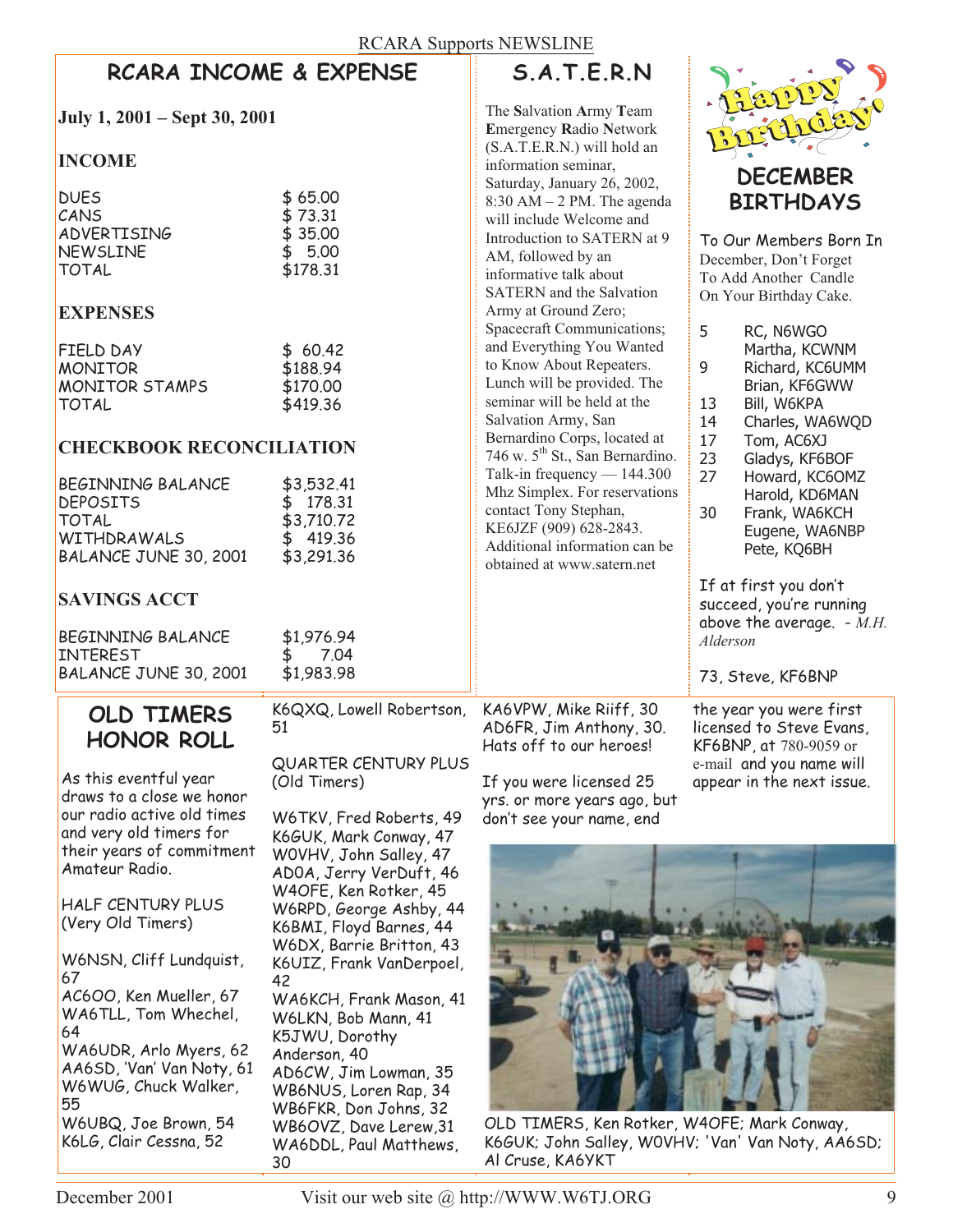## **MEMBERS IN ATTENDANCE -- November Meeting**

Art Barnaby, AC7GT; Ron Braley, KE6RYX; Clair Cessna, K6LG; Dean Chambers, KG6YS; Mark Conway, K6GUK, Jeff Couch, W6HGS; Al Cruse, KA6YKT; John Davidson, KC6TFS; Harold Ellis, KD6MAN, Joanell Ellis. KD6MAO; Melva Evans, Steve Evans, KF6BNP; Bill Hering, N6WMH; Charlie Hotchkiss, WA6WQD; Mike Kight, KG6HMC; Curt Larson, WA6RYK; Dave Lerew, WB6OVZ; Chris Maness, KQ6UP; Bob Mann, W6LKN; Frank Mason Jr., WA6KCH; Paul Matthews, WA6DDL; BettyAnn Merrill, KC6ING; Arlo Myers, WA6UDR; Richard Price, KB6RKI; Fred Roberts, W6RKV; Lowell Robertson, K6QXQ; John Salley,

W0VHV; Art Sutorus, KQ6HF; E.E. Van Noty, AA6SD; Frank VanDerpoel, K6UIZ; Kevin Webster, KG6HMF; John Webster, N6JW; Don Williams, KD6UVT.

# **NOTICE!**

**New starting point for T-Hunt**

Meet in parking lot in front of the Riverside Municipal Airport.

## **TUNE IN AND JOIN IN!**

Wednesday Night Rag Chew Net 145.520MHz Simplex 2030hrs.

> Grace & Jeff Lloyd **N6WPA/N6FRW**

# The NiCd Lady Company

O.E.M Assembly - Rebuilds - Batteries - Lead Acids **Replacement Packs** 

20585 Camino Del Sol Unit B Riverside, CA 92508

 $(909)$  653-8868 Fax (909) 653-5189

e-mail: nicdlady@nicdlady.com

www.nicdlady.com

Expiration: 10/01/01

#### **DISTRIBUTION** WORLDWI D F



Janet Margelli Manager **KL7MF** 

933 N. Euclid Street Ananalm, CA 92801. 714-522-7373, 1-800-054-6048 Fax 714-533-5485

ANATION CA = ATLANTA CA = BURSANA, CA = DEMARA, CO<br>NEW CASTLE DE = CAKLAND, CA = PHOENIX, AZ = PORTLAND CR<br>SALEM, NH = SANDIEGO, CA = SUNNYVALE, CA = VOCOBITION: VA

Expiration: 10/01/01



Amateur Radio license Exams Sponsored by

# **NOTICE**

**Business Card Ad rates are \$40 per year with a \$5.00 discount to club members.**

# **Moved?**

Don't miss getting your monthly issue of The MONITOR!

| CALL           |                   |                            |
|----------------|-------------------|----------------------------|
| <b>NAME</b>    | _________________ |                            |
| <b>ADDRESS</b> |                   | __________________________ |
| CITY           |                   | -71P                       |
|                |                   |                            |

Mail to: Frank Vanderpoel, Membership c/o RCARA P.O.Box 1412 Riverside, CA 92502-1412 or 686-1873 or packet K6UIZ @ W6TJ.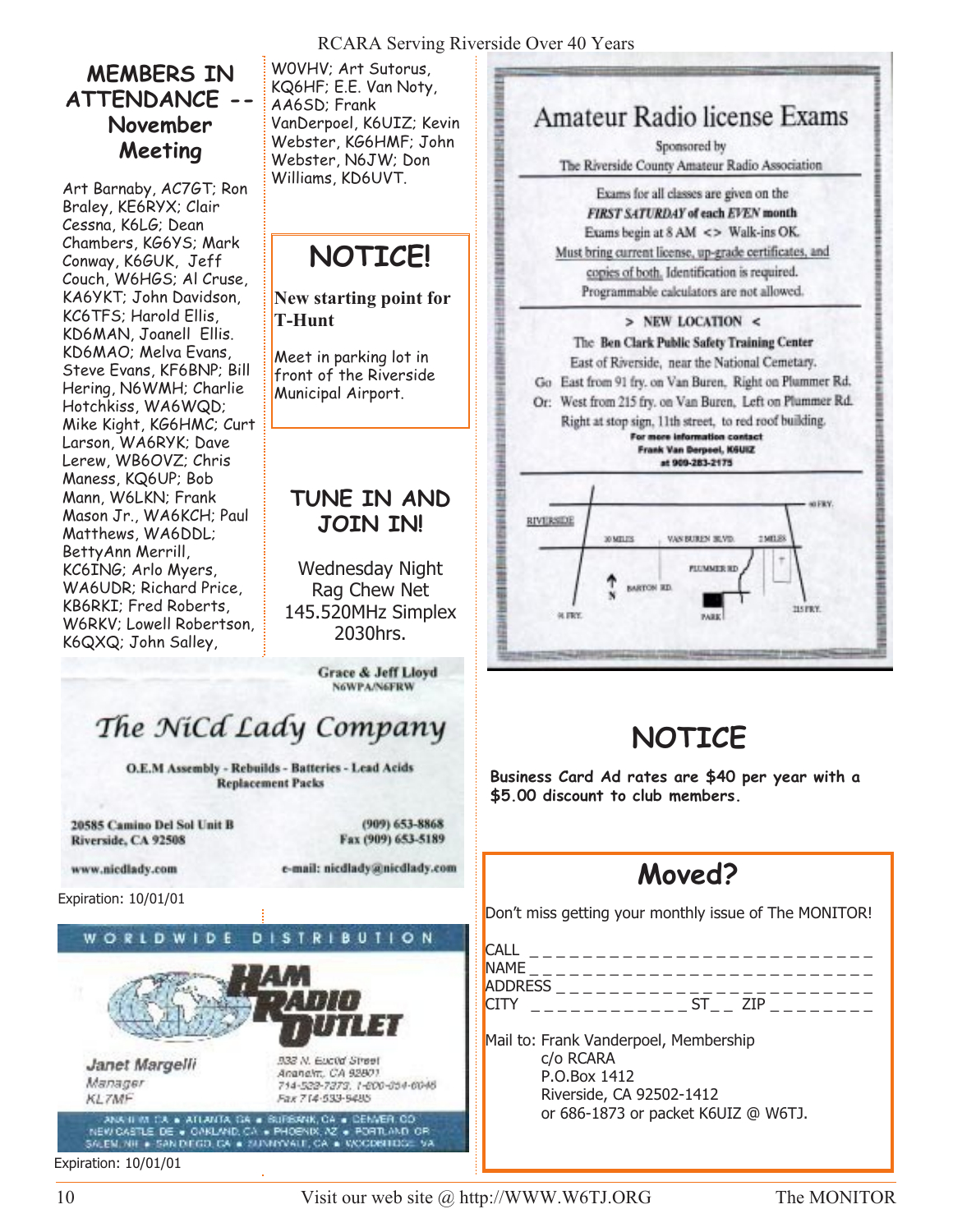# **CALENDAR PAGE**